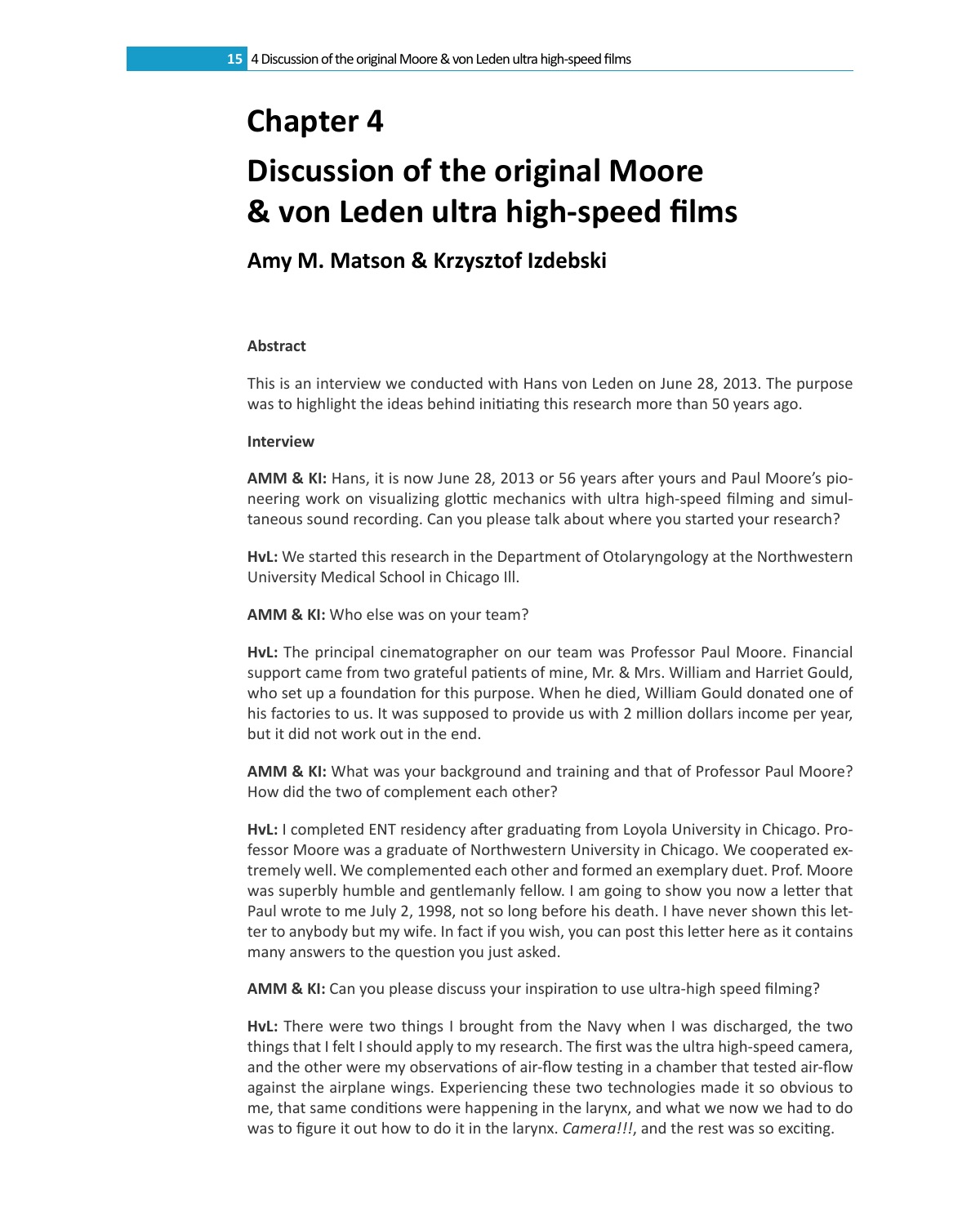**AMM & KI:** Can you please talk about your original research goals/motivations.

**HvL:** My first award was for my photography of animals that I took at a zoo of my home town, Breslau in Silesia. So, since early childhood photography was my fascination, motivations and goals were to film motions of the vocal in a live human being.

**AMM & KI:** Hans, it is now June 28, 2013, or 56 years after your pioneering work, from the perspective of over half of the century, is there anything that you would do differently now, or were the two of you on the right track from the beginning?

**HvL:** In 1960 we also studied, air-flow, air pressure and acoustic of phonation and we were very interested to correlate physiology to perception. Paul Moore was the perfect person to put my mind to action. The rest is a history.

**AMM & KI:** What was the most astonishing finding regarding VC behavior that was revealed by HS filming?

**HvL:** The cough!

**AMM & KI:** Why?

**HvL:** The film showed that there was no limit to the range of motions at the glottis in this primary laryngeal protective behavior.

**AMM & KI:** What was the least expected finding regarding VC behavior that was revealed by HS filming?

**HvL:** It was the observations of the action of the arytenoid at the joint.

**AMM & KI:** We now complain that it takes lots of money to obtain HSDI equipment and that it takes lots of time to process an exam. Tell us about what it took you to pay for your equipment then and how long it took to process and to analyze a typical exam?

**HvL:** Haha, the monies! In todays dollars the equipment (cameras, films, lights etc.) would cost approximately \$500,000, and I am underestimating. Processing time? After filming, we needed to develop the reel. This took several days. Then we played it back for eye-and-hand frame-by-frame analysis. So one single film contained more or less 1000 to 2000 frames if filmed at 1000-2000 frames per second. So it took days, working full -time to go through 1 sec of film. So, the HSDI users have no right to complain (haha).

**AMM & KI:** When watching your movie on the *"The Function of the Normal Larynx"* we see a face of a beautiful woman and then her larynx and also a profile of the woman singing. Can you reveal who these "divas" were?

**HvL:** The only person that I would consider beautiful was my wife, and we filmed her larynx many times.

**AMM & KI:** You mentioned in the past, that your ENT colleagues were not thrilled with the technology gains represented not only by UHSC recordings but also by the clinical value of the stroboscope that you and Prof. Timcke of Germany were developing. How do you explain different contemporary milieu?

**HvL:** To begin with, my ENT colleagues realized, that strobe was expensive, took a lot of time to use and analyze. They simply could do without such a time-consuming affair.